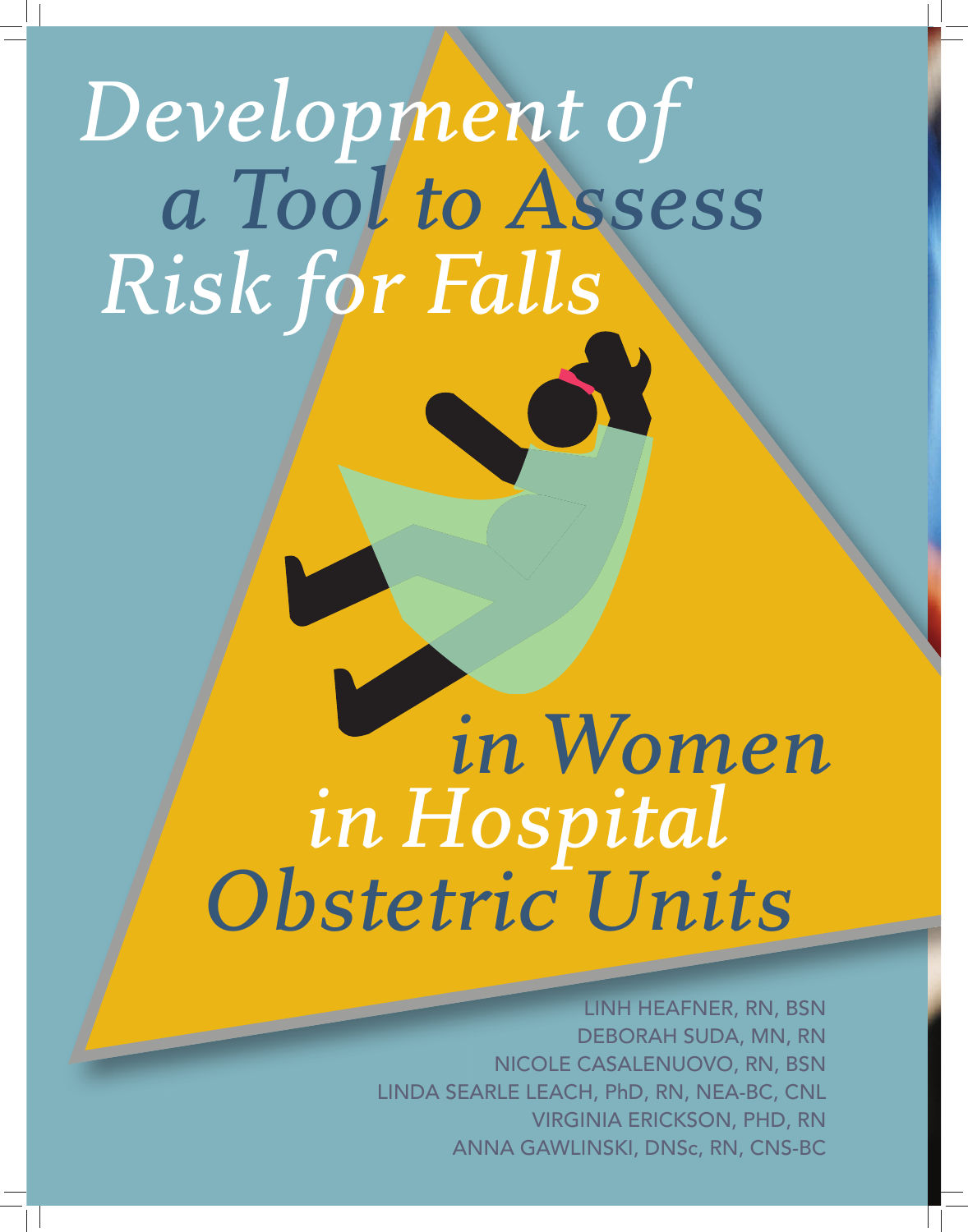How can the following scenario be prevented? Your patient is a young and healthy new mother who feels confident in her ability to walk to the bathroom for the first time after birth. As she leaves the bathroom to walk back to bed, she becomes lightheaded, and begins to fall. You assist her to the floor and call for help. What happened? She didn't appear to be at risk for falling. By using a systematic assessment system with fall-prevention interventions, you can protect patients and yourself from injury.

Abstract: Because women hospitalized in obstetric units are typically young and healthy, they might be overlooked when health care providers assess for risk for falls. Recent literature has identified pregnant and postpartum women as being prone to falls, with hospitalization compounding their risk. A review of current practices among perinatal units for assessing risk for falls revealed that existing fall risk tools, which were created for geriatric and/or medical surgical patients, are used. Without any focused prevention efforts, hospitalized obstetric patients are vulnerable to a preventable event. The Obstetric Fall Risk Assessment System™ is intended to improve safety among hospitalized women on obstetric units, using an assessment tool and scoring system to determine fall risk. DOI: 10.1111/1751-486X.12018

**Keywords:** falls | falls risk assessment | pregnancy | obstetric falls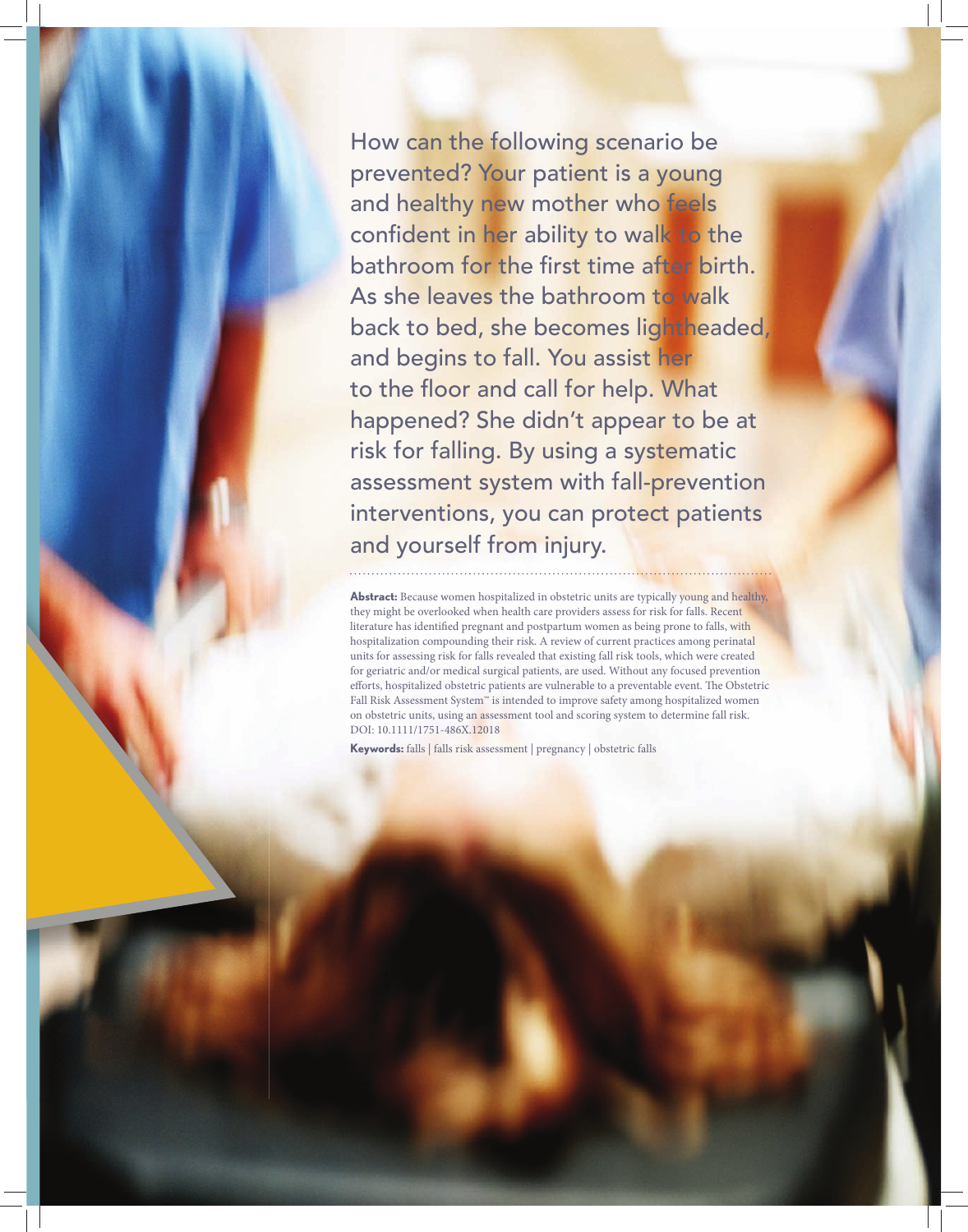# *Scope of the Problem*

Pregnant women aren't typically regarded as high risk for falls; however, falls are the second leading cause for emergency department visits for this population (Weiss, Sauber-Schatz, & Cook, 2007). More than half of reported injuries during pregnancy are due to falls occurring during activities of daily living (Tinker, Reefhuis, Dellinger, Jamieson, & the National Birth Defects Prevention Study, 2010). Falls may also result in adverse consequences that affect both a woman and her fetus. In one study, infants born to injured pregnant women were more likely to be born prematurely or to have a low birth weight (Weiss et al., 2007). Dunning, LeMasters, and Bhattacharya (2010) reported a fall rate of 27 percent for pregnant women, which is comparable to a fall rate of 25 percent for a person 70 years of age.

For adults ages 65 and older, the Centers for Disease Control and Prevention (CDC) reported that one of three older adults fall yearly and injury statistics indicate that falls are the leading cause of death resulting from an injury (CDC, 2012). These statistics validate a focus of falls research on the geriatric population. A national benchmark for inpatient obstetric fall rate has yet to be determined. Yet, despite the critical nature of falls in obstetric patients, there is a paucity of research identifying fall risk factors and their prevention.

Implementing a population-specific fall-prevention program is a safety goal at our institution. The institutional fall risk tool that we applied to identify women at risk for falls rated most of our patients as low risk. Contrary to the score of the tool, the number of falls in our obstetric unit had increased. The purpose of this article is to describe how a quality improvement project evolved into the development and implementation of the standardized evidence-based Obstetric Fall Risk Assessment System™ (OFRAS™) to improve safety for women hospitalized in obstetric units.

*Linh Heafner, RN, BSN, is an assistant director on the perinatal unit at Ronald Reagan UCLA Medical Center in Los Angeles, CA. Deborah Suda, MN, RN, is the unit director on the perinatal unit at Ronald Reagan UCLA Medical Center in Los Angeles, CA. Nicole Casalenuovo, RN, BSN, is an assistant director on the perinatal unit at Ronald Reagan UCLA Medical Center in Los Angeles, CA. Linda Searle Leach, PhD, RN, NEA-BC, CNL, is an assistant professor at the UCLA School of Nursing and a research investigator with the UCLA Health System Patient Safety Institute in Los Angeles, CA. Virginia Erickson, PhD, RN, is coordinator of the Evidence-Based Practice Fellowship Program and a staff nurse at Ronald Reagan UCLA Medical Center in Los Angeles, CA. Anna Gawlinski, DNSc, RN, CNS-BC, is the director of Research and Evidence-Based Practice at Ronald Reagan UCLA Medical Center, and adjunct professor at the UCLA School of Nurs*ing in Los Angeles, CA. The authors report no conflicts of interest or *relevant fi nancial relationships. Address correspondence to: lheafner@ mednet.ucla.edu.*



# *Search for Evidence*

To address this clinical problem, we conducted a literature review for research and other evidence-based information related to risk factors associated with falls in obstetric patients. We used various data sources, such as PubMed and CINAHL, and applied selected search terms such as *falls*, *pregnancy* and *obstetric injury*. A team of nurses on the unit partnered with the nurse manager, director of research and evidenced-based practice and a nurse researcher from the school of nursing to spearhead an improvement project to develop an evidencebased guideline and tool to assess factors that increase risk for falls among women hospitalized in obstetric units.

Fall prevention became a national patient safety goal of The Joint Commission (TJC) in 2005 and is now considered a standard of practice in most institutions (TJC, 2012). In 2002, the National Quality Forum (NQF) identified injury from a fall as a "never event," meaning that death or serious injury from a fall should not occur during hospitalization and that health care professionals should develop strategies to decrease the incidence of falls (NQF, 2011). In 2008, the Centers for Medicare and Medicaid Services (CMS) listed falls as one of eight hospital-acquired conditions that would no longer be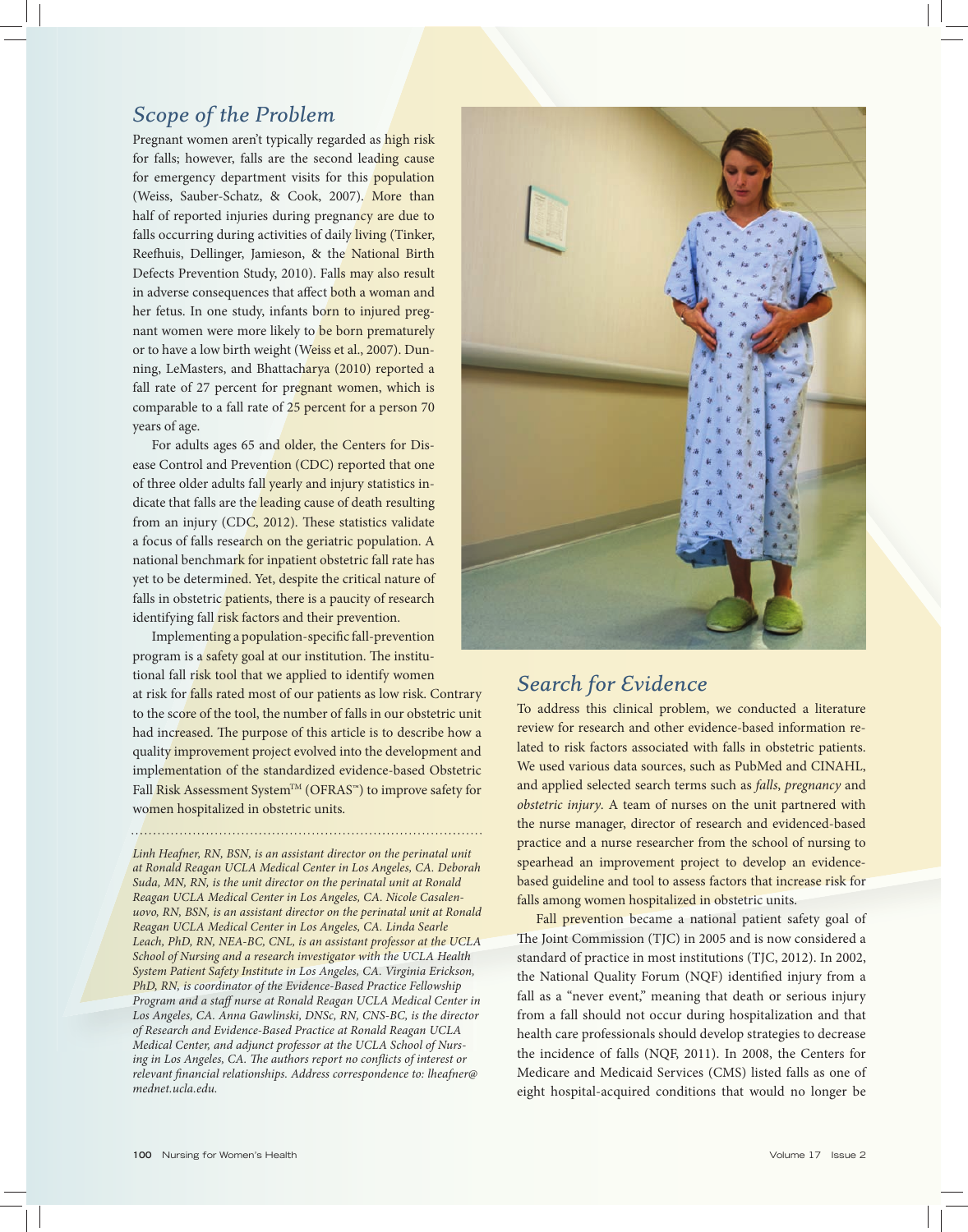reimbursed (Inouye, Brown, & Tinetti, 2009). These new regulations from TJC, NQF and CMS built the momentum for health care institutions to begin evaluating the efficacy of fall risk assessment tools.

In the absence of research on fall-prevention tools for women hospitalized in obstetric units, we queried the University Hospital Consortium listserve (listserv@aura.uhc.edu) and Perinatal Advisory Council of Los Angeles County (PAC/LAC)

received epidural anesthesia and has not been tested for reliability or validity.

There is need for a valid and reliable fall assessment tool for obstetrics. This became increasingly evident when we retrospectively applied the MFS—the fall assessment tool used in our institution—to six obstetric patients who fell in 2009 and 2010. Only one of those who fell was identified as high risk for falling. This led us to further review the literature in order to

Pregnant women aren't typically regarded as high risk for falls; however, falls are the second leading cause for emergency department visits for this population

regarding the type of fall risk assessment tools used in other perinatal units. Replies from the query indicated that existing fall risk tools such as Morse Fall Score (MFS), Hendrich (I) Fall Risk Model and Schmid were being used on these perinatal units. Therefore, we chose to review these three risk fall tools to determine their applicability to the obstetric population.

The MFS is the most widely used fall instrument because it is well-researched and has undergone compelling reliability testing in adult medical-surgical patient populations and long-term rehabilitation care areas (Morse, Black, Oberle, & Donahue, 1989). However, the authors (Morse et al., 1989) identified the exclusion of obstetric and pediatric populations as a limitation of the MFS. The Hendrich (I) Fall Risk Model was developed from a review of patients in an acute setting and has been tested only among oncology and orthopedic patients (Hendrich, 1988). The Schmid tool was developed by comparing a group of "fallers" with age-matched "nonfallers" and tested on patients from four nursing units deemed to be high risk for falls (Schmid, 1990). Although these fall risk tools are used clinically, none was developed or tested with the obstetric population. Because evidence supports that the application of fall risk instruments to populations other than the original study population is unreliable (Chapman, Bachand, & Hyrkas, 2011; Myers, 2003; Vassallo, Srockdale, Sharma, Briggs, & Allen, 2005), these three instruments may not be appropriate tools to identify women in obstetric units at risk for falls.

The Postepidural Fall Risk Assessment Score (PEFRAS) is the only published work about obstetric fall prevention. We developed this tool based on the MFS and the modified Aldrete scoring system (Aldrete, 1998), which is used to determine recovery from anesthesia in postoperative patients (Frank, Lane, & Hokason, 2008). Although this tool was developed for obstetric patients, it's limited to women who develop a standardized evidence-based system for fall risk assessment in hospitalized obstetric patients beyond those who had received an epidural. We developed the OFRAS™ to include all phases of obstetric hospitalization (antepartum, intrapartum and postpartum) as a woman's condition changes.

# *Development of the OFRAS™ Tool*

The OFRAS™ tool was created to standardize and improve accuracy of fall risk assessments on the obstetrics unit and was designed with the intention to assess all the potential fall risk factors that a woman might encounter throughout her stay. We developed the tool after an expert panel identified obstetric fall risk factors and we then validated these factors with a literature review. The guideline provided nurses with a framework for fall risk assessment by focusing on a nurses' assessment of women's readiness to ambulate, since 37 percent of inpatient falls occur during ambulation for toileting needs (Hitcho et al., 2004). Staff training for the new guideline was achieved through lecture and discussion. Falls decreased from five to one in an 8-month period following implementation of the new guideline (Figure 1). The guideline increased staff's knowledge for fall risk factors but did not differentiate between high- and low-risk levels. Furthermore, the guideline relied on individual nursing judgment to assess women's fall risk status and research suggests that inexperienced nurses are less accurate in identifying women at risk for falls (Myers & Nikoletti, 2003).

Before constructing the fall risk assessment tool, it was essential to define what constitutes a fall. Our hospital-wide definition for a fall is "an unplanned descent to the floor or other hard surface." This definition leaves room for interpretation; for example, is it a fall if a woman's descent to the floor is assisted by staff? Morse's best advice on this dilemma was "to use your best judgement" (Morse, 2009). We applied a classification of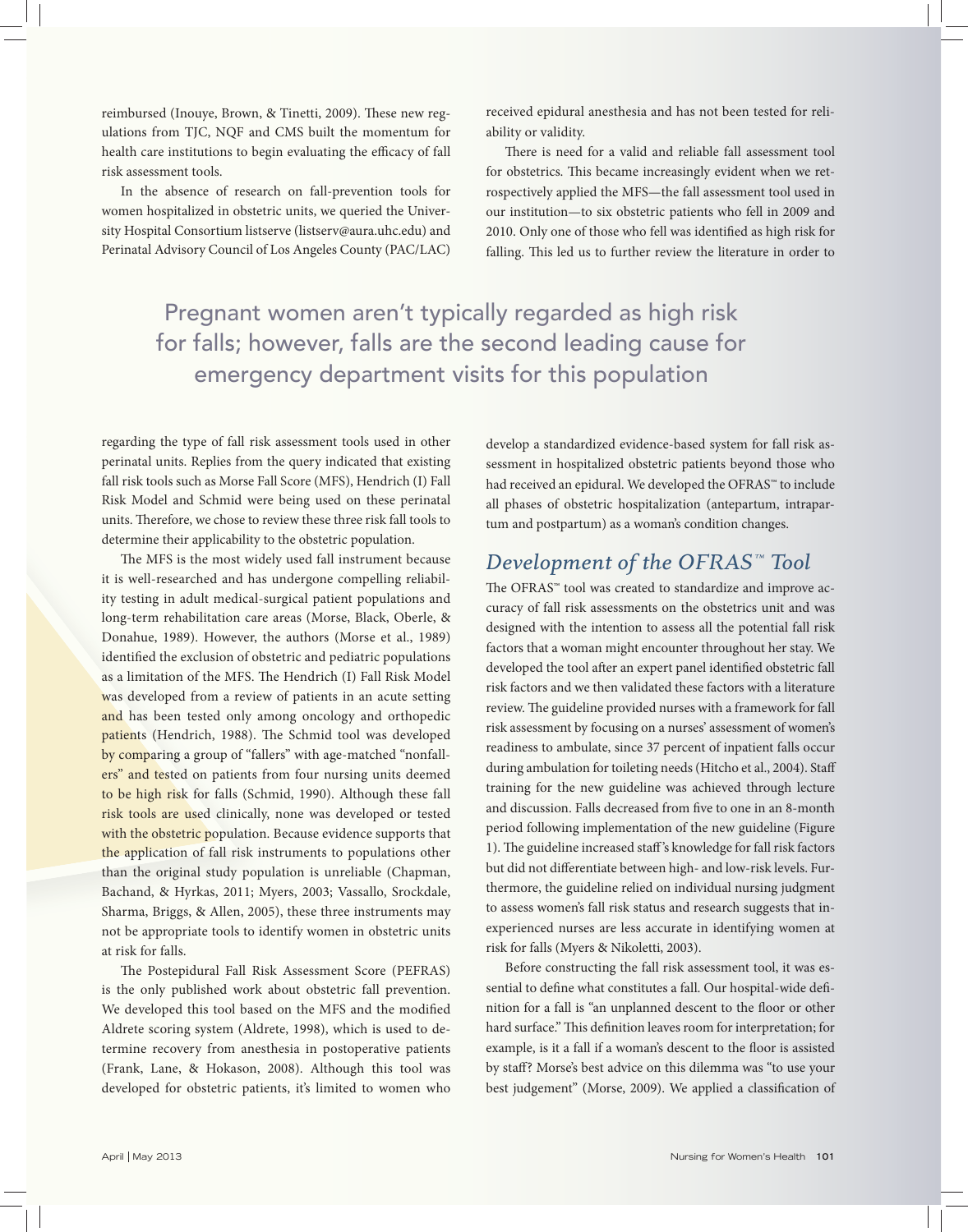"near miss" for an event when a woman is assisted from bed, becomes symptomatic and is safely returned to bed or a chair. Thereafter, staff education included reporting of all falls and near misses for review.

To construct the OFRAS™ scoring tool, obstetric fall risk factors were stratified across six categories of risk by grouping common factors together. A case study approach was used to educate nursing staff about the new OFRAS™ scoring tool. The case studies were initially presented at a quarterly Perinatal Preceptor Workshop, a meeting of our most experienced perinatal nurses. The feedback from the case study review resulted in refinements of the tool by clarifying ambiguities and definitions within the categories. Fall risk factors were weighted within each category and assigned a score of 0, 1, 2 or 3, with a higher number reflecting greater fall risk. To determine a risk score, the nurse selected all applicable risk factors based on patient assessment for each category. Only the highest rated factor from each category was used to calculate the final fall risk score. Any other way of documenting the risk score in our electronic record would have necessitated a change to another screen adding burden and possibly a low compliance. A total obstetric fall risk score (0 to 18) was cal-

FIGURE 1 *Number of Physiologic Falls Recorded Before and After Implementation of the Obstetric Falls Prevention Guideline and the Obstetric Fall Risk Assessment SystemTM*



culated by adding the highest assessed risk score from each of the six categories.

The OFRAS™ tool was evaluated by applying it retrospectively to 6 inpatient obstetric falls and 14 near misses. The score range for women who fell was higher (OFRAS™ score range 2 to 14) than in the near-miss patients (OFRAS™ score range 1 to 9). Therefore, scores were stratified as follows: 0 to 2 (low risk), 3 to 4 (moderate risk) and greater than 5 (high risk).

## *Categories of Risk Prior History*

The prior history category addresses fall risk factors present prior to admission to the hospital. These include prior history of falls, bed rest and visual impairment. These prior history risk factors are commonly assessed in other fall risk tools and are also applicable to women hospitalized on obstetric units.

History of falls is a significant risk factor and can be found as part of the assessment in many fall risk tools (Evans, Hodgkinson, Lambert, & Wood, 2001; Hitcho et al., 2004; Morse et al., 1989; Poe, Cvach, Gartrell, Radzik, & Joy, 2004). The repeat fall rate in pregnancy is reported as 35 percent (Dunning et al., 2010), which is high when compared with 16 percent to 52

> percent reported of all patients who fall in the hospital setting (Evans et al., 2001). Using the OFRAS™ tool, an obstetric patient who fell within the last 3 months would receive a score of 2 on this measure (Figure 2).

> History of bed rest is included as an indicator because it's a common practice for women with preterm labor; in fact, bed rest is prescribed for nearly 1 million women a year for pregnancy complications. The deconditioning effects of bed rest to the musculoskeletal system include muscular atrophy and changes in bone tissue that over time can lead to osteoporosis (Sprague, 2004). These effects can begin within days of beginning the bed rest.

> Maloni (2010) found that bed rest in pregnant women causes deconditioning comparable to that seen in subjects who participate in aerospace studies, and complete recovery was not achieved even at 6 weeks postpartum. Using the OFRAS™ tool, an obstetric patient with history of prescribed bed rest in the last 2 months would receive a score of 2 on this measure (Figure 2).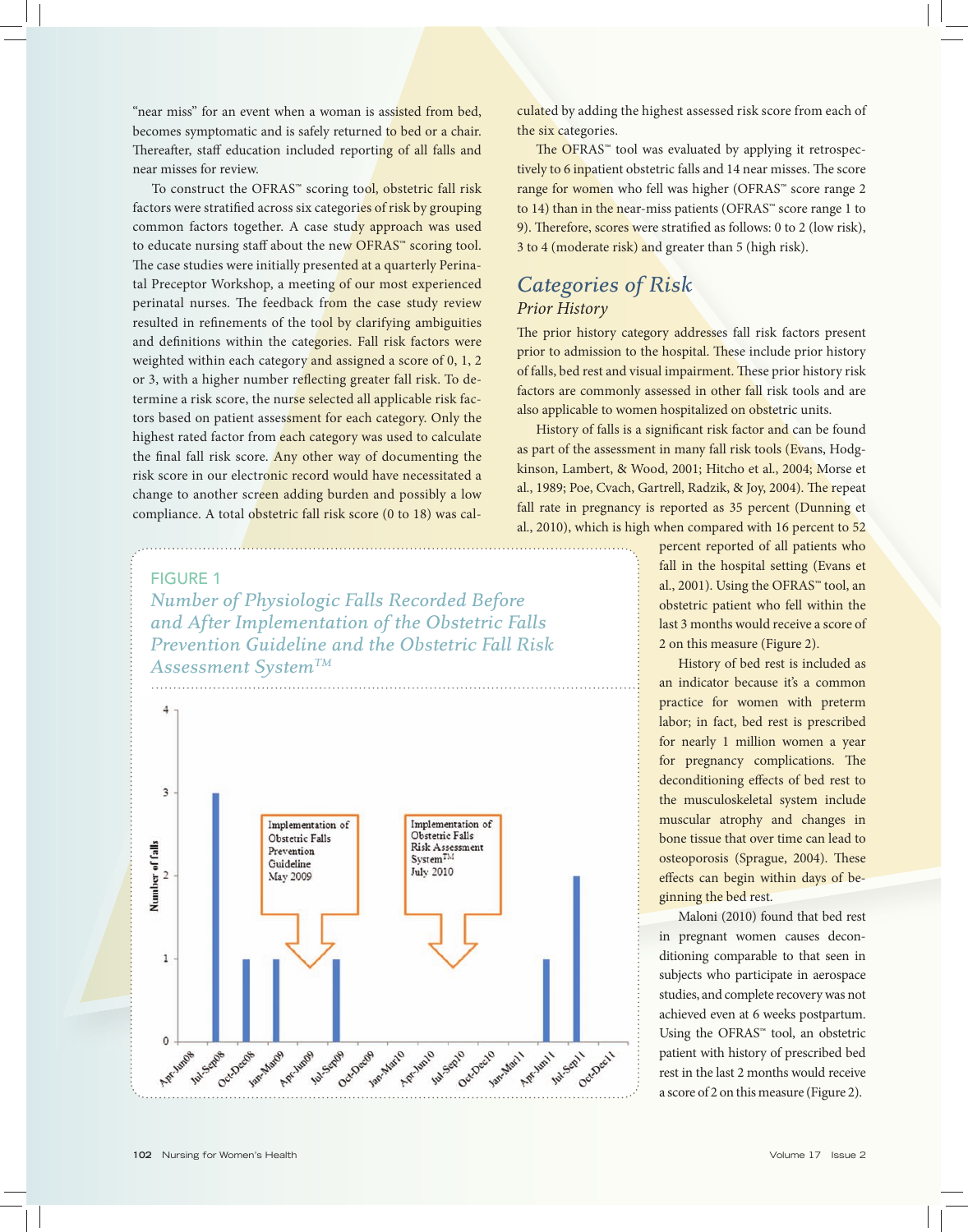

# There is need for a valid and reliable fall assessment tool for obstetrics

History of visual impairment is included as an indicator because research supports that for up to 8 weeks postpartum, pregnant women rely heavily on visual cues for stability when walking. (Butler, Colon, Druzin, & Rose, 2006). Visual impairment is scored based on the degree of severity at the time of assessment. Using the OFRAS™ tool, an obstetric patient requiring corrective lenses but not wearing them would receive a score of 1 on this measure; a woman with visual impairment beyond corrective lenses would receive a score of 3 (Figure 2).

The prior history category also addresses relevant pre-existing risks factors for women on the obstetric unit that may affect her stability when attempting to walk in the hospital setting. These factors include history of dizziness, lightheadedness, diabetes, musculoskeletal disorders, central nervous system disorders and use of a walking aid or wheelchair.

#### *Cardiovascular*

The cardiovascular category considers cardiac- and vascularrelated factors affecting women's stability when attempting to ambulate. To support the growing fetus, pregnancy causes an increase in cardiac output, decrease in vascular resistance and vasodilation (Fujitani & Baldesseri, 2005). When a nonpregnant adult stands, 300 to 800 mL of blood can surge to the lower extremities, requiring a complex cardiovascular response to maintain blood pressure and perfusion to vital organs (Bradley & Davis, 2003). Therefore, when a pregnant woman stands, these cardiovascular changes may predispose her to inadequate compensatory mechanisms to maintain orthostasis.

Orthostatic hypotension results when the body does not respond adequately to postural changes. The definition for positive orthostatic vital signs in the OFRAS™ instrument is a 20 percent change in heart rate, systolic and diastolic blood pressure (Aldrete, 1998). In OFRAS™, a positive orthostatic measurement would result in a score of 3 (Figure 2).

This category also considers other disorders such as anemia, thrombocytopenia and pre-eclampsia, which can affect cardiovascular status and elevate risk for fall. These disorders are given an OFRAS™ score of 2. Women experiencing fall risk symptoms such as lightheadedness, dizziness, blurred vision and weakness are given a higher OFRAS™ score of 3 (Figure 2).

#### *Hemorrhage*

This category considers obstetric hemorrhage and its effect on risk for fall. Postpartum hemorrhage is defined as blood loss greater than 500 mL with vaginal birth and 1,000 mL with cesarean birth. The California Maternity Quality Care Collabora-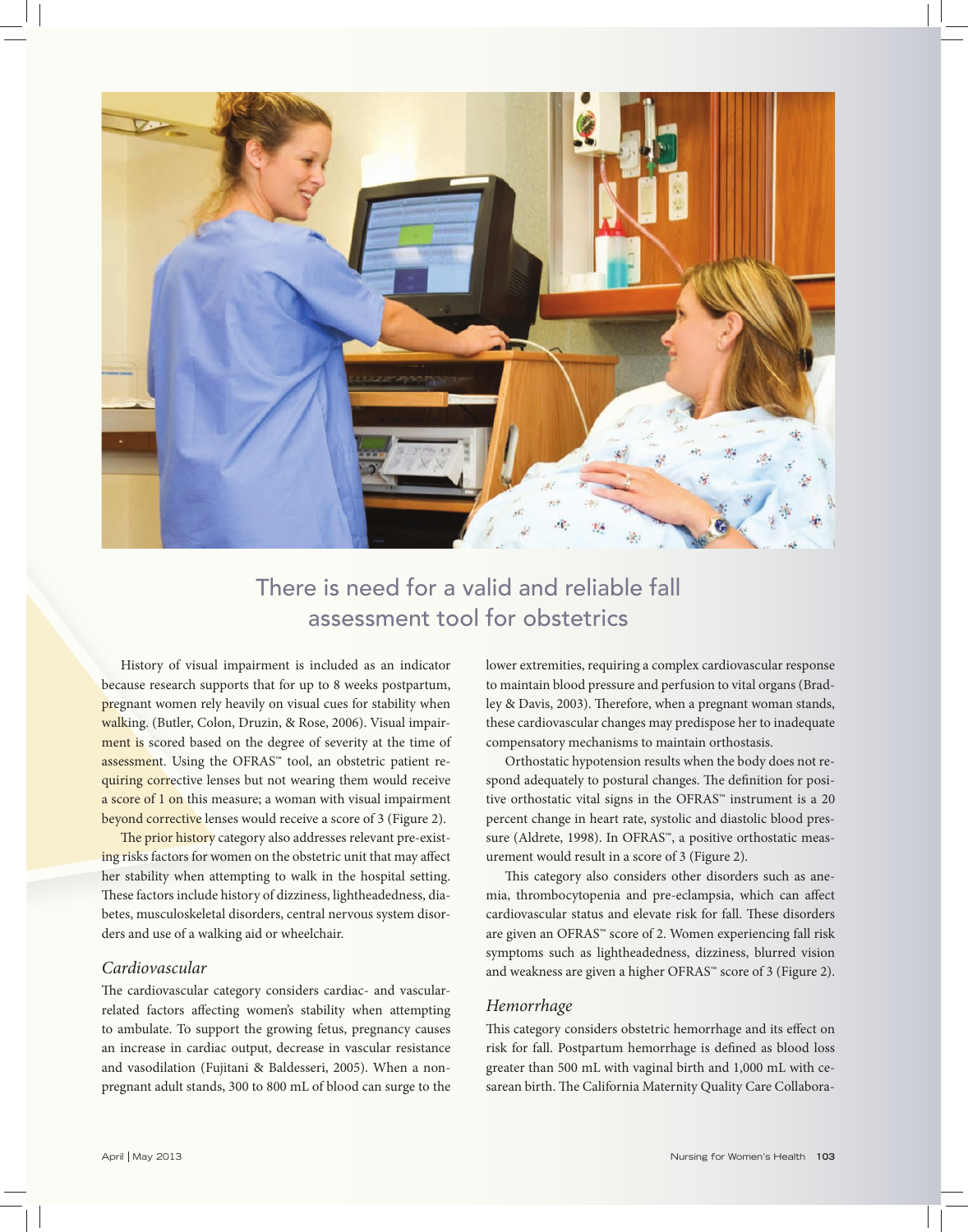#### FIGURE 2

*Systematic Flow of the OFRAS™ From Assessment to Assigning Risk Levels That Correlate With Preventive Interventions*



Note: This is a sample of risk factors assessed for each category; the corresponding OFRAS™ risk number is in parentheses.

tive (CMQCC) reported an increase of 27.5 percent in the rate of postpartum hemorrhage in the United States from 1994 to 2004 (Bingham, Lyndon, Lagrew, & Main, 2011). The CMQCC Obstetric Hemorrhage task force subsequently created a guideline that identified three stages of postpartum hemorrhage. This classification was incorporated directly into the OFRAS™ tool. Greater blood loss correlates to a higher OFRAS™ score in the hemorrhage category. For example, postpartum hemorrhage for vaginal birth of 1,500 mL results in the highest OF-RAS<sup>™</sup> score of 3 for this measure (Figure 2).

For antepartum patients, bleeding is usually associated with placental abruption or placenta previa. Both these conditions place women at risk for greater blood loss leading to anemia, hypotension and instability to postural changes when attempting to ambulate. An antepartum woman presenting with bleeding or a diagnosis of a placental abruption or placenta previa with the current pregnancy would receive an OFRAS™ score of 2 (Figure 2).

#### *Neurologic Function and Anesthesia*

The neurologic function and anesthesia category evaluates potential sensory deficits, level of consciousness (LOC) as well as duration of the recovery period from time of birth and discontinuation of anesthesia. General anesthesia, regional anesthesia and pushing posture during second stage can all cause sensory deficits in the lower extremities. Sensory deficit is assessed by asking a woman whether—and where—residual numbness or tingling remains. The LOC is evaluated by standard assessment techniques (e.g., awake, sleepy but arousable or lethargic). The duration of recovery period was based on the retrospective review of obstetric patient falls, which revealed a 3-hour vulnerable time period in which falls occurred. We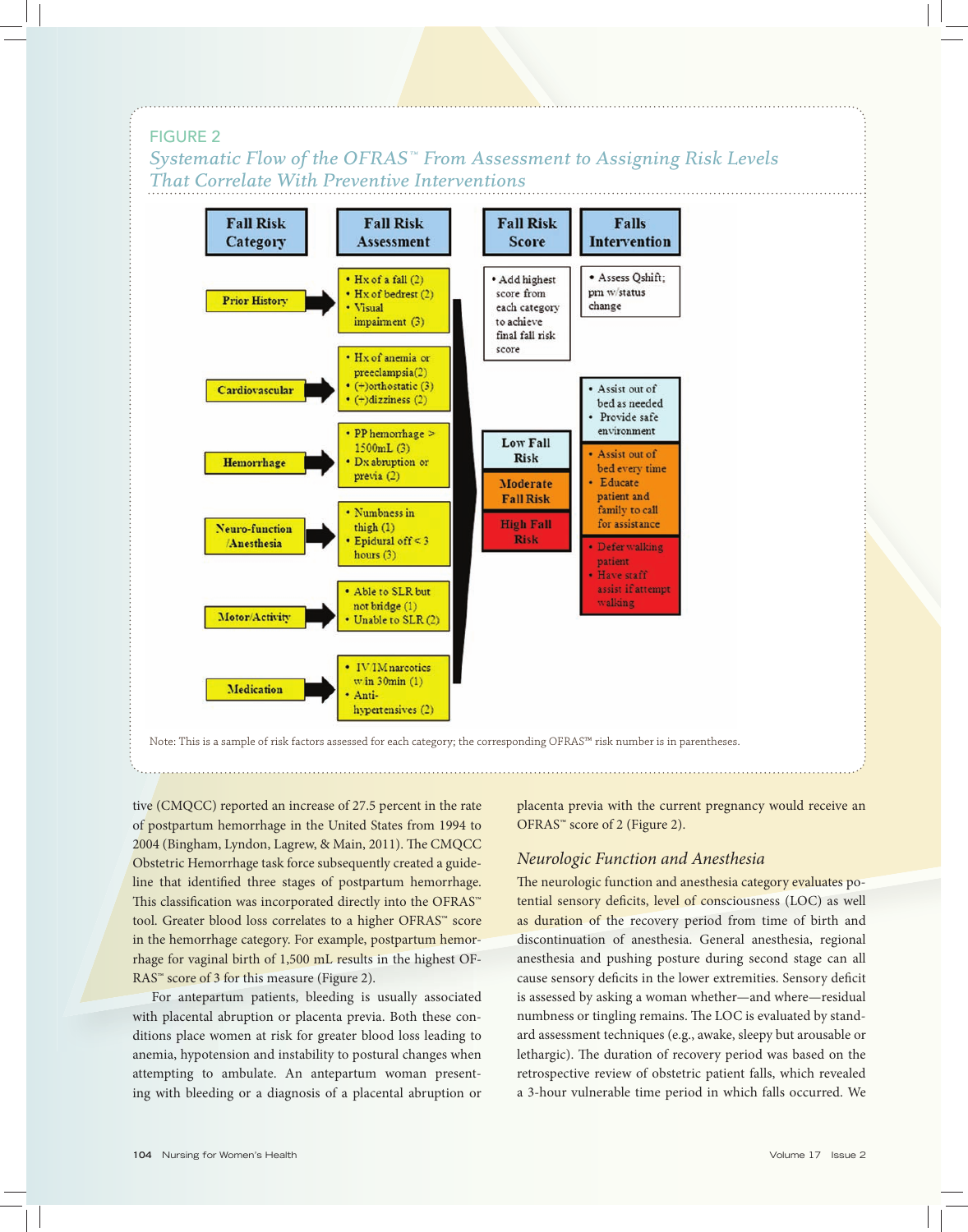

increased surveillance and patient risk score assessment during this time, defining the recovery start time as the time of birth or discontinuation of anesthesia, whichever occurs later. A woman who has numbness in her right thigh would receive an OFRAS™ score of 1. However, if her epidural discontinuation is less than 3 hours, she would receive the higher OFRAS™ score of 3 (Figure 2).

#### *Motor/Activity*

Both sensory and motor assessments are crucial to determine a woman's readiness to ambulate. The prior neurologic function and anesthesia category assessed the sensory component. The motor and activity category addresses the patient's lower extremity motor capability and her activity level. Return of motor function is assessed by a straight leg raise against gravity and by the ability to bridge. The bridging maneuver requires the woman to lift her hips from the bed in a supine position with knees bent at 90°. This maneuver helps assess the trunk, hip and thigh muscles (Ekstrom, Donatelli, & Carp, 2007). Activity level is determined by standard descriptors (e.g., bed rest, bathroom privileges or ad lib activity). A woman who is able to straight

Medications that affect blood pressure may cause hypotension, lightheadedness or dizziness. Other medications may cause sedation, diminished mental alertness and/ or muscle relaxation

leg raise but unable to bridge receives an OFRAS™ score of 1, whereas a woman who is unable to straight leg raise receives a score of 2 (Figure 2).

#### *Medication*

The medication category addresses effects from prescribed medications for the hospitalized woman. The tool identifies medications most commonly used during pregnancy. Nurses also assess individual women for other medications not commonly used in pregnancy that may affect fall risk. Medications that affect blood pressure may cause hypotension, lightheadedness or dizziness. Other medications may cause sedation, diminished mental alertness and/or muscle relaxation.

These resulting physical symptoms may affect the risk of fall during ambulation. A woman receiving narcotics is assigned an OFRAS™ score of 1 while a woman on antihypertensives would receive an OFRAS™ score of 2 (Figure 2). A combination of both medications would result in an OFRAS™ score of 3.

# *Linking OFRAS™ Scores With Clinical Interventions*

The OFRAS™ includes a scoring tool to quantify fall risk for obstetric inpatients with recommended fall-prevention interventions that reflect their fall risk scores. Recent literature indicates that using evidence-based interventions makes the tool more beneficial (Harrington, Luquire, Vish, & Winter, 2010). By using fall risk designations of low, moderate or high, the OFRAS™ tool provides staff with specific interventions as patients begin to walk. For example, a woman with a high fall risk score should delay ambulation and consider using a bedpan. Women with moderate risk could attempt ambulation with added interventions such as being provided with a wheelchair, extra personnel or an ammonia ampule. Women identified as moderate- or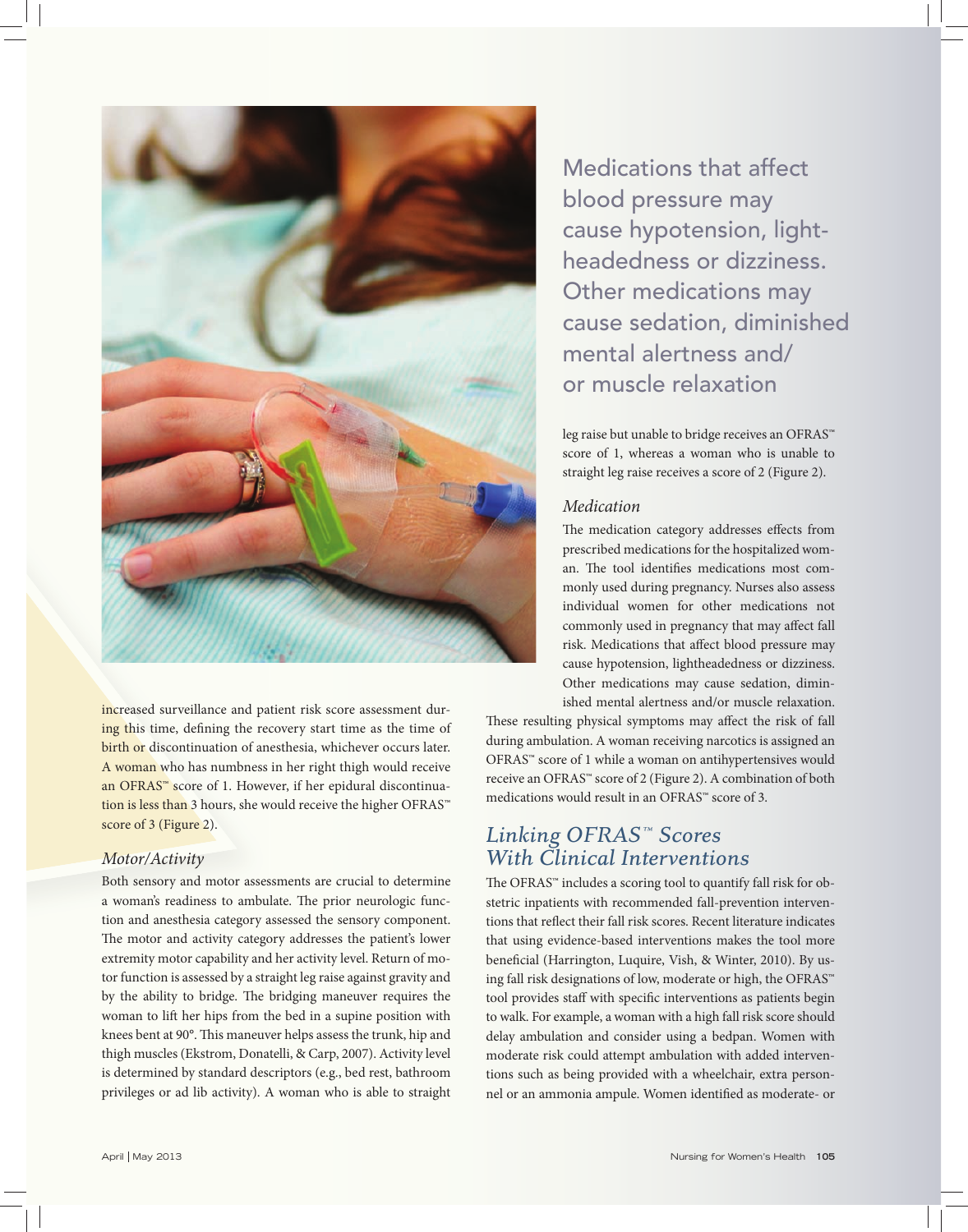FIGURE 3 *"Yellow Falling Star" Placard* 



high-risk for a fall receive a yellow fall risk band and a yellow "falling star" placard outside their room (see Figure 3), which are hospital-wide designations for fall risk patients. In this way, the OFRAS™ integrates with the hospital fall risk management plan by directing appropriate interventions linked to women's fall risk scores (Figure 2).

# *Outcomes of OFRAS™*

The culture of the obstetric unit has changed with increased staff awareness and vigilance regarding fall risk. This has resulted in greater compliance to the guideline of care for fall prevention, staff communicating fall risk levels in hand-off report, and reporting of near-miss falls. Information from near-miss fall events can be vital in the modification and improvement of fallprevention plans (Morse, 2009) and has been used to evaluate and improve the OFRAS™. After the immediate posteducation period, there was only one fall; no falls occurred in the following 21 months (Figure 1). Subsequently, only three falls occurred in the following three quarters. All these falls involved motor and sensory deficits of the lower extremities, indicating the need for continued vigilance in assessing a woman's readiness to ambulate. This small number of fall events may be related to normal variability of the phenomena under study. Furthermore, without any national report of obstetric falls rates, benchmark data are unavailable and this prevents us from drawing conclusions regarding the efficacy of the OFRAS™.

# *Conclusion*

Women hospitalized in obstetric units who are at risk for falls can be evaluated using an evidence-based framework that helps nurses assess and identify those at risk and provide appropriate interventions. In our medical center, implementation of a standardized evidence-based nursing fall assessment tool improved care in several ways. The nurses' assessments have become more thorough and the tool has been successful in identifying risk factors that may lead to women falling. Nurses at the point of care delivery played a key role in developing and successfully implementing a standardized fall risk assessment system for the women on our obstetric unit. The initial implementation of the OFRAS™ has improved patient safety by